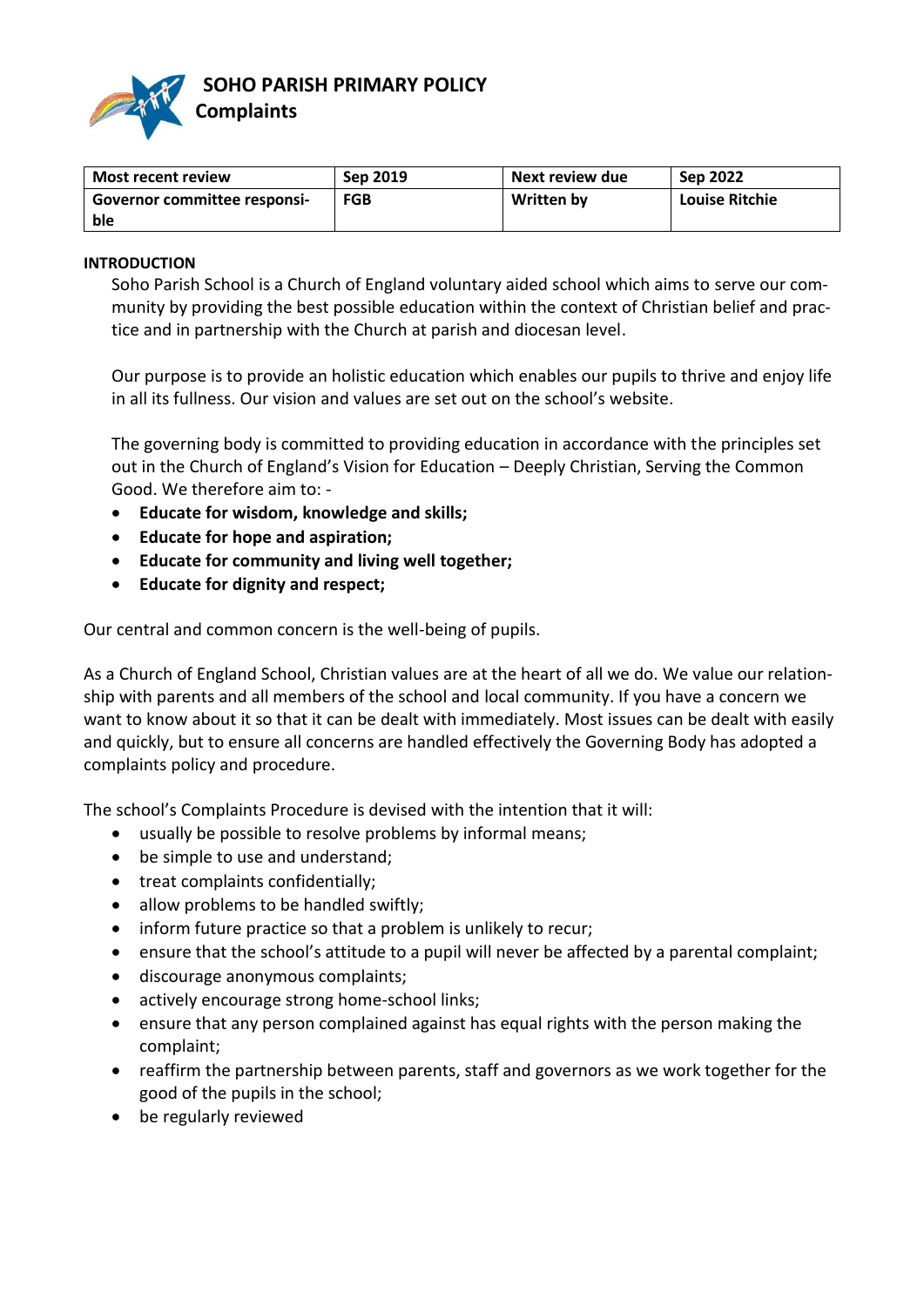## **GUIDANCE NOTES**

Please read these guidance notes before raising a complaint

### **Who can make a complaint?**

This complaints procedure is not limited to parents or carers of children that are registered at the school. Any person, including members of the public, may make a complaint to Soho Parish School about any provision of facilities or services that we provide. Unless complaints are dealt with under separate statutory procedures (such as appeals relating to exclusions or admissions), we will use this complaints procedure.

### **The difference between a concern and a complaint**

A concern may be defined as '*an expression of worry or doubt over an issue considered to be important for which reassurances are sought'*.

A complaint may be defined as '*an expression of dissatisfaction however made, about actions taken or a lack of action*'.

It is in everyone's interest that concerns and complaints are resolved at the earliest possible stage. Many issues can be resolved informally, without the need to use the formal stages of the complaints procedure.

Soho Parish School takes concerns seriously and will make every effort to resolve the matter as quickly as possible.

### **How to raise a concern or make a complaint**

A concern or complaint can be made in person, in writing or by telephone. They may also be made by a third party acting on behalf on a complainant, as long as they have appropriate consent to do so.

Concerns should be raised with either the class teacher or headteacher. If the issue remains unresolved, the next step is to make a formal complaint.

Complaints against school staff (except the headteacher) should be made in the first instance, to Louise Ritchie (the headteacher) via the school office*.* Please mark them as Private and Confidential.

Complaints that involve or are about the headteacher should be addressed to Lyn Meadows (the Chair of Governors), via the school office. Please mark them as Private and Confidential.

Complaints about the Chair of Governors, any individual governor or the whole governing body should be addressed to the Clerk to the Governing Body via the school office. Please mark them as Private and Confidential.

Please do not approach individual governors to raise concerns or complaints. They have no power to act on an individual basis and it may prevent them from considering complaints at a later stage.

For ease of use, a template complaint form is included at the end of this procedure. If you require help in completing the form, please contact the school office. You can also ask third party organisations like the Citizens Advice to help you.

In accordance with equality law, we will consider making reasonable adjustments if required, to enable complainants to access and complete this complaints procedure. For instance, providing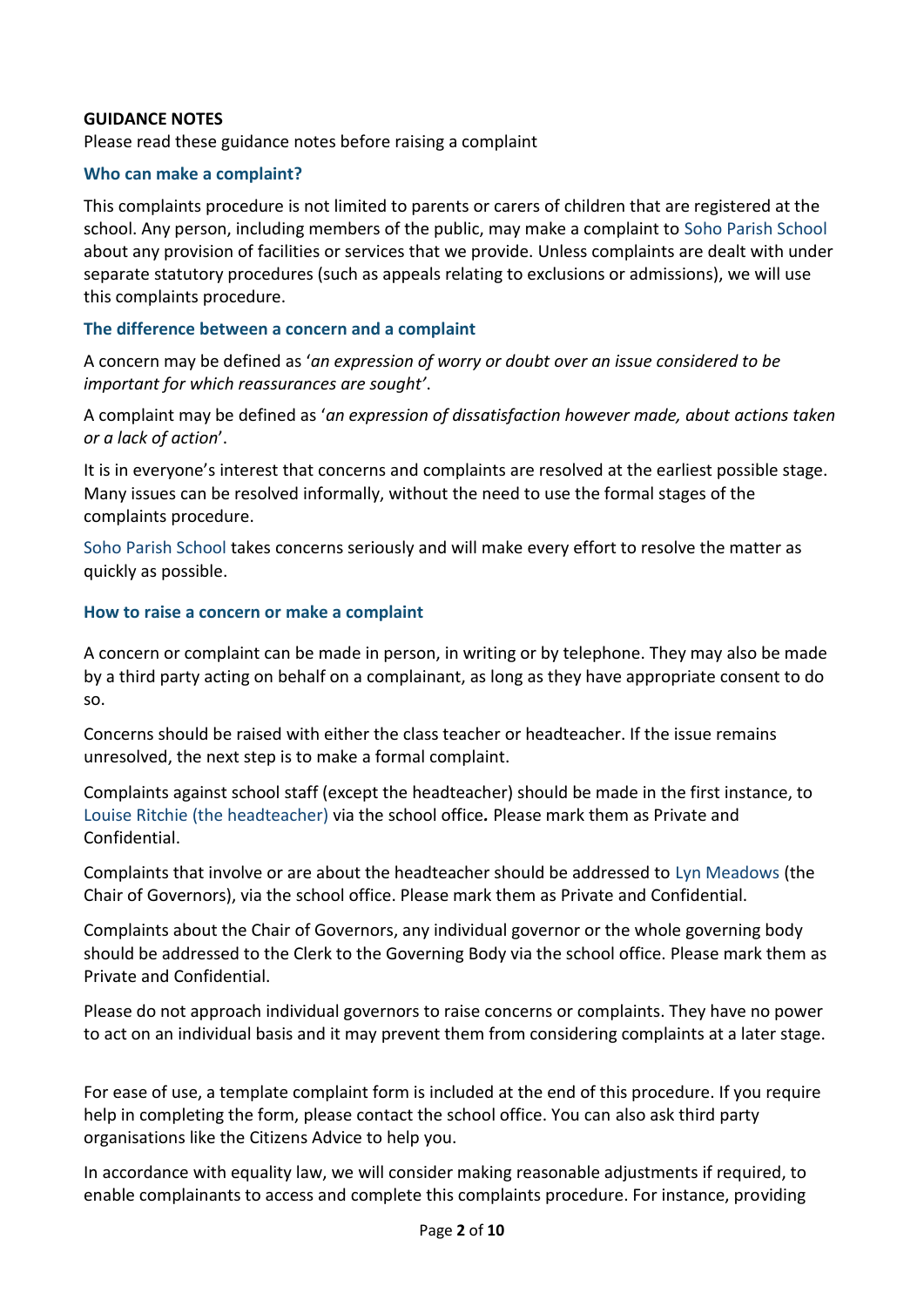information in alternative formats, assisting complainants in raising a formal complaint or holding meetings in accessible locations.

## **Anonymous complaints**

We will not normally investigate anonymous complaints. However, the headteacher or Chair of Governors, if appropriate, will determine whether the complaint warrants an investigation.

### **Time scales**

You must raise the complaint within three months of the incident or, where a series of associated incidents have occurred, within three months of the last of these incidents. We will consider complaints made outside of this time frame if exceptional circumstances apply.

### **Complaints received outside of term time**

We will consider complaints made outside of term time to have been received on the first school day after the holiday period.

### **Scope of this Complaints Procedure**

This procedure covers all complaints about any provision of community facilities or services by Soho Parish School, other than complaints that are dealt with under other statutory procedures, including those listed below.

|           | <b>Exceptions</b>                                                                                                            | Who to contact                                                                                                                                                                                                                                                                                                                                                                                                                                                                |
|-----------|------------------------------------------------------------------------------------------------------------------------------|-------------------------------------------------------------------------------------------------------------------------------------------------------------------------------------------------------------------------------------------------------------------------------------------------------------------------------------------------------------------------------------------------------------------------------------------------------------------------------|
|           | Admissions to schools<br>Statutory assessments of<br><b>Special Educational Needs</b><br>School re-organisation<br>proposals | Concerns about admissions, statutory assessments of<br>Special Educational Needs, or school re-organisation<br>proposals should be raised with Westminster City<br>Council                                                                                                                                                                                                                                                                                                    |
| $\bullet$ | Matters likely to require a<br>Child Protection Investigation                                                                | Complaints about child protection matters are handled<br>under our child protection and safeguarding policy and<br>in accordance with relevant statutory guidance.<br>If you have serious concerns, you may wish to contact<br>the local authority designated officer (LADO) who has<br>local responsibility for safeguarding or the Multi-Agency<br>Safeguarding Hub (MASH).<br>Sharon Ackbersingh<br>Interim LADO (RBKC/WCC)<br>07714 845702 sharon.ackbersingh@rbkc.gov.uk |
|           | Exclusion of children from<br>school*                                                                                        | Further information about raising concerns about<br>exclusion can be found at: www.gov.uk/school-<br>discipline-exclusions/exclusions.<br>*complaints about the application of the behaviour<br>policy can be made through the school's complaints<br>procedure.                                                                                                                                                                                                              |
|           | Whistleblowing                                                                                                               | We have an internal whistleblowing procedure for all<br>our employees, including temporary staff and                                                                                                                                                                                                                                                                                                                                                                          |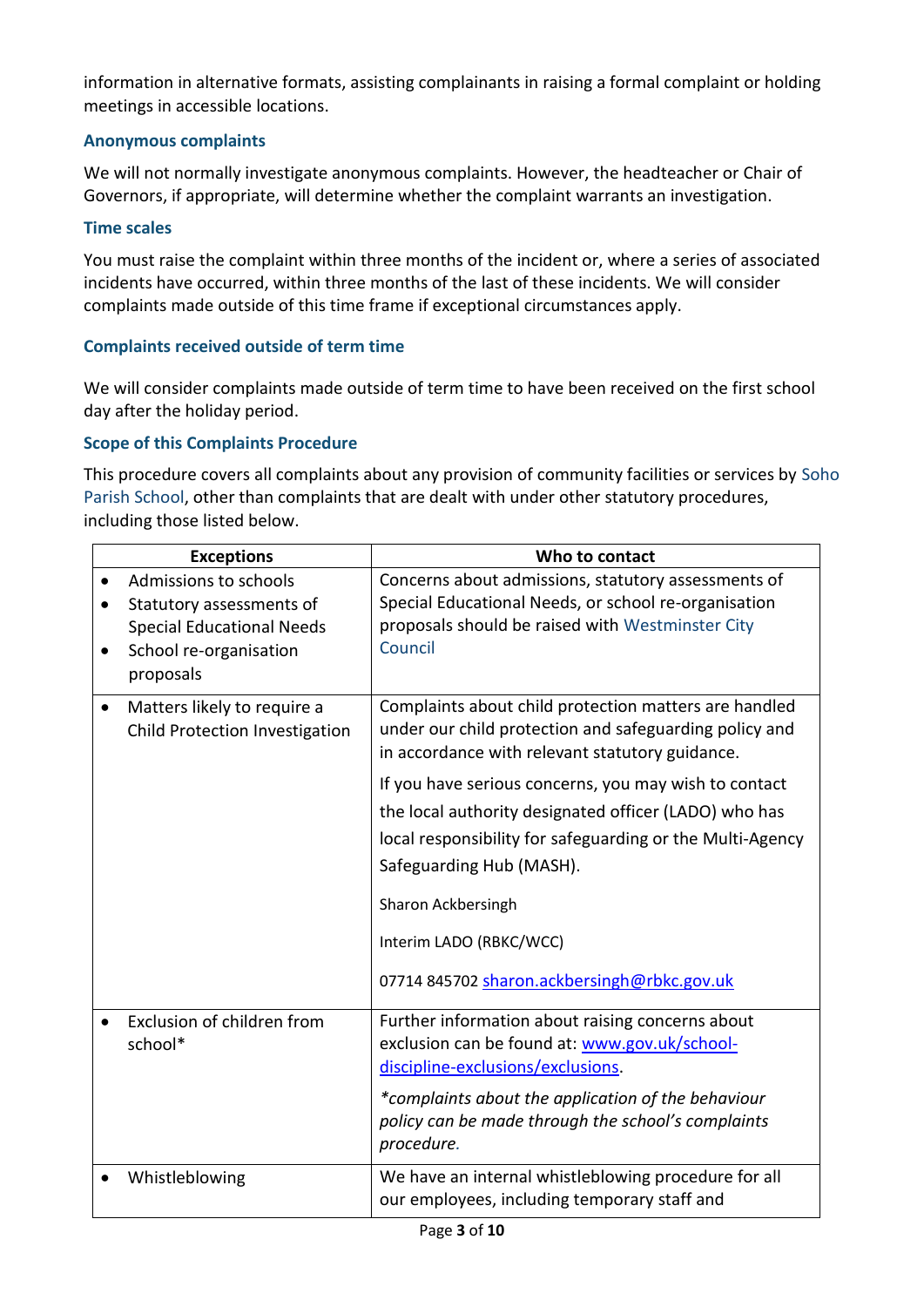|                                                                                                          | contractors.                                                                                                                                                                                                                                                                |
|----------------------------------------------------------------------------------------------------------|-----------------------------------------------------------------------------------------------------------------------------------------------------------------------------------------------------------------------------------------------------------------------------|
|                                                                                                          | The Secretary of State for Education is the prescribed<br>person for matters relating to education for<br>whistleblowers in education who do not want to raise<br>matters direct with their employer. Referrals can be<br>made at: www.education.gov.uk/contactus.          |
|                                                                                                          | Volunteer staff who have concerns about our school<br>should complain through the school's complaints<br>procedure. You may also be able to complain direct to<br>the LA or the Department for Education (see link above),<br>depending on the substance of your complaint. |
| • Staff grievances                                                                                       | Complaints from staff will be dealt with under the<br>school's internal grievance procedures.                                                                                                                                                                               |
| • Staff conduct                                                                                          | Complaints about staff will be dealt with under the<br>school's internal disciplinary procedures, if appropriate.                                                                                                                                                           |
|                                                                                                          | Complainants will not be informed of any disciplinary<br>action taken against a staff member as a result of a<br>complaint. However, the complainant will be notified<br>that the matter is being addressed.                                                                |
| Complaints about services<br>provided by other providers<br>who may use school premises<br>or facilities | Providers should have their own complaints procedure<br>to deal with complaints about service. Please contact<br>them direct.                                                                                                                                               |
| National Curriculum - content                                                                            | Please contact the Department for Education at:<br>www.education.gov.uk/contactus                                                                                                                                                                                           |

If other bodies are investigating aspects of the complaint, for example the police, local authority (LA) safeguarding teams or Tribunals, this may impact on our ability to adhere to the timescales within this procedure or result in the procedure being suspended until those public bodies have completed their investigations.

If a complainant commences legal action against Soho Parish School in relation to their complaint, we will consider whether to suspend the complaints procedure in relation to their complaint until those legal proceedings have concluded.

# **Resolving complaints**

At each stage in the procedure, Soho Parish School wants to resolve the complaint. If appropriate, we will acknowledge that the complaint is upheld in whole or in part. In addition, we may offer one or more of the following:

- an explanation
- an admission that the situation could have been handled differently or better
- an assurance that we will try to ensure the event complained of will not recur
- an explanation of the steps that have been or will be taken to help ensure that it will not happen again and an indication of the timescales within which any changes will be made
- an undertaking to review school policies in light of the complaint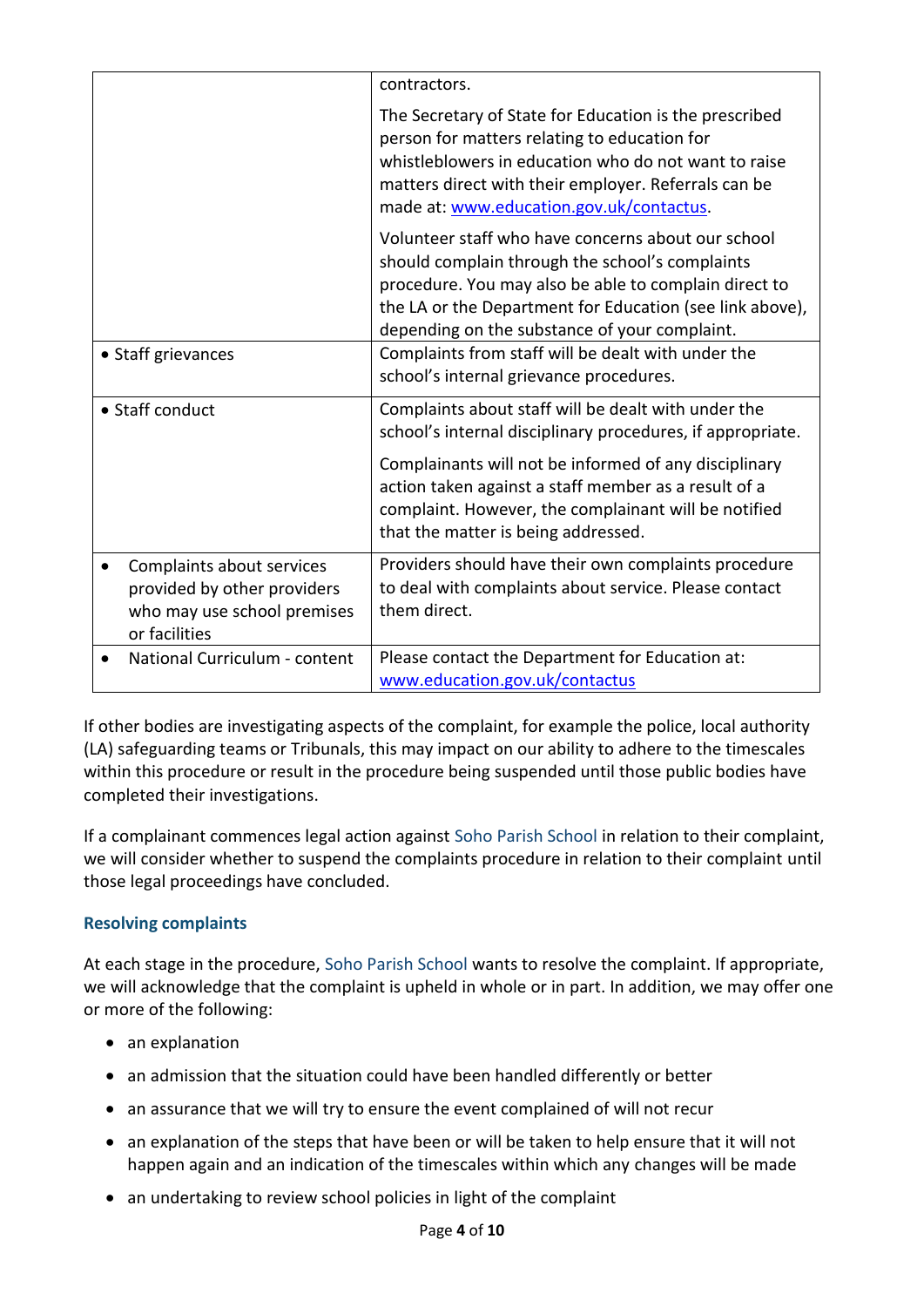• an apology.

## **Withdrawal of a Complaint**

If a complainant wants to withdraw their complaint, we will ask them to confirm this in writing.

## **Stages in the Complaints Procedure**

### **Informal**

If you have a concern we would like you to tell us about it so that we can talk with you and see how best to resolve the issue. The majority of concerns can be resolved informally by speaking to a member of staff. Whatever your concern, please know that we shall treat it as strictly confidential and that our support and respect for you and your child will not be affected.

Please contact your child's class teacher, or other appropriate member of staff, and arrange a time when you can discuss the issue. It may be possible for you to see the member of staff straight away but normally it is better to make an appointment so that you can sit and talk things through. It may be possible to give a response immediately, but where any investigation or information is required, a response will be given within five school days.

## **Formal Stage 1**

If you have not resolved your issue by informal means, or you wish to refer it directly to a formal process you should contact the headteacher. If your complaint is about the headteacher you should contact the Chair of Governors c/o the school. It is helpful if you can give a brief outline of your concern on the school's complaints form. A request to move to the formal stage of this procedure must be made within 10 school days of receipt of the headteacher's response.

The headteacher will record the date the complaint is received and will acknowledge receipt of the complaint in writing (either by letter or email) within 3 school days.

Within this response, the headteacher will seek to clarify the nature of the complaint, ask what remains unresolved and what outcome the complainant would like to see. The headteacher can consider whether a face to face meeting is the most appropriate way of doing this.

*Note: The headteacher may delegate the investigation to another member of the school's senior leadership team but not the decision to be taken.* 

During the investigation, the headteacher (or investigator) will:

- if necessary, interview those involved in the matter and/or those complained of, allowing them to be accompanied if they wish
- keep a written record of any meetings/interviews in relation to their investigation.

At the conclusion of their investigation, the headteacher will provide a formal written response within 10 school days of the date of receipt of the complaint.

If the headteacher is unable to meet this deadline, they will provide the complainant with an update and revised response date.

The response will detail any actions taken to investigate the complaint and provide a full explanation of the decision made and the reason(s) for it. Where appropriate, it will include details of actions Soho Parish School will take to resolve the complaint.

The headteacher will advise the complainant of how to escalate their complaint should they remain dissatisfied with the outcome of Stage 1.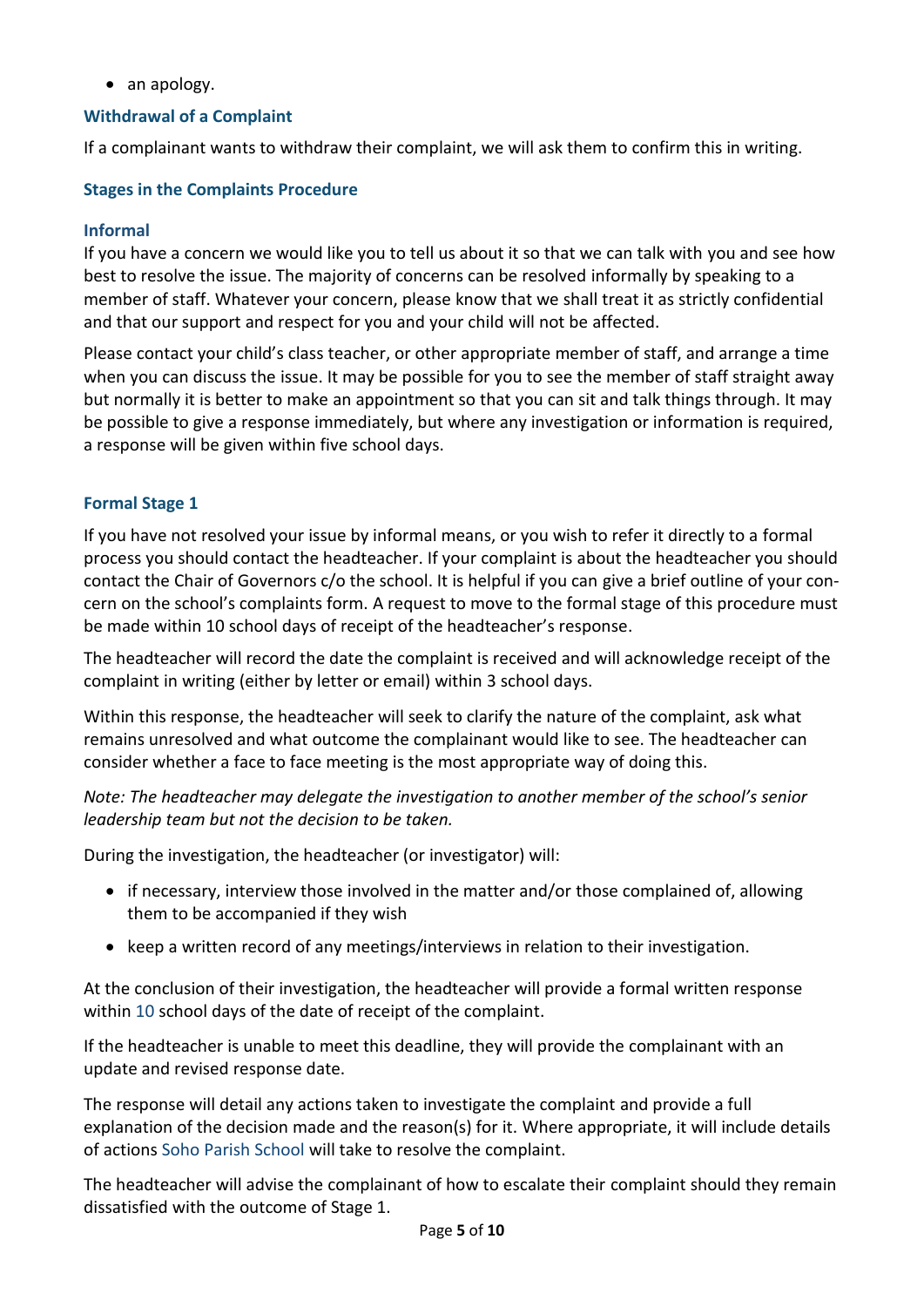If the complaint is about the headteacher, or a member of the governing body (including the Chair or Vice-Chair), a suitably skilled governor will be appointed to complete all the actions at Stage 1.

Complaints about the headteacher or member of the governing body must be made to the Clerk, via the school office.

If the complaint is:

- jointly about the Chair and Vice Chair or
- the entire governing body or
- the majority of the governing body

Stage 1 will be considered by an independent investigator appointed by the governing body. At the conclusion of their investigation, the independent investigator will provide a formal written response.

# **Formal Stage 2**

If following Stage 1 you still have concerns you may ask for your complaint to be considered by a complaints committee of the governing body by writing to the Clerk to the Governors c/o the school. The committee will be formed of three governors with no prior involvement. They will listen to you, to the headteacher and, if appropriate, any others involved and come to a decision.

This is the final stage of the complaints procedure.

A request to escalate to Stage 2 must be made to the Clerk, via the school office, within 10 school days of receipt of the Stage 1 response.

The Clerk will record the date the complaint is received and acknowledge receipt of the complaint in writing (either by letter or email) within 5 school days. Requests received outside of this time frame will only be considered if exceptional circumstances apply.

The Clerk will write to the complainant to inform them of the date of the meeting. They will aim to convene a meeting within 20 school days of receipt of the Stage 2 request. If this is not possible, the Clerk will provide an anticipated date and keep the complainant informed.

If the complainant rejects the offer of three proposed dates, without good reason, the Clerk will decide when to hold the meeting. It will then proceed in the complainant's absence on the basis of written submissions from both parties.

The complaints committee will consist of at least three governors with no prior involvement or knowledge of the complaint. Prior to the meeting, they will decide amongst themselves who will act as the Chair of the Complaints Committee. If there are fewer than three governors from Soho Parish School available, the Clerk will source any additional, independent governors through another local school or through their LA's Governor Services team, in order to make up the committee.

The committee will decide whether to deal with the complaint by inviting parties to a meeting or through written representations, but in making their decision they will be sensitive to the complainant's needs.

If you are invited to attend the meeting, you may bring someone along to provide support. This can be a relative or friend. Generally, we do not encourage either party to bring legal representatives to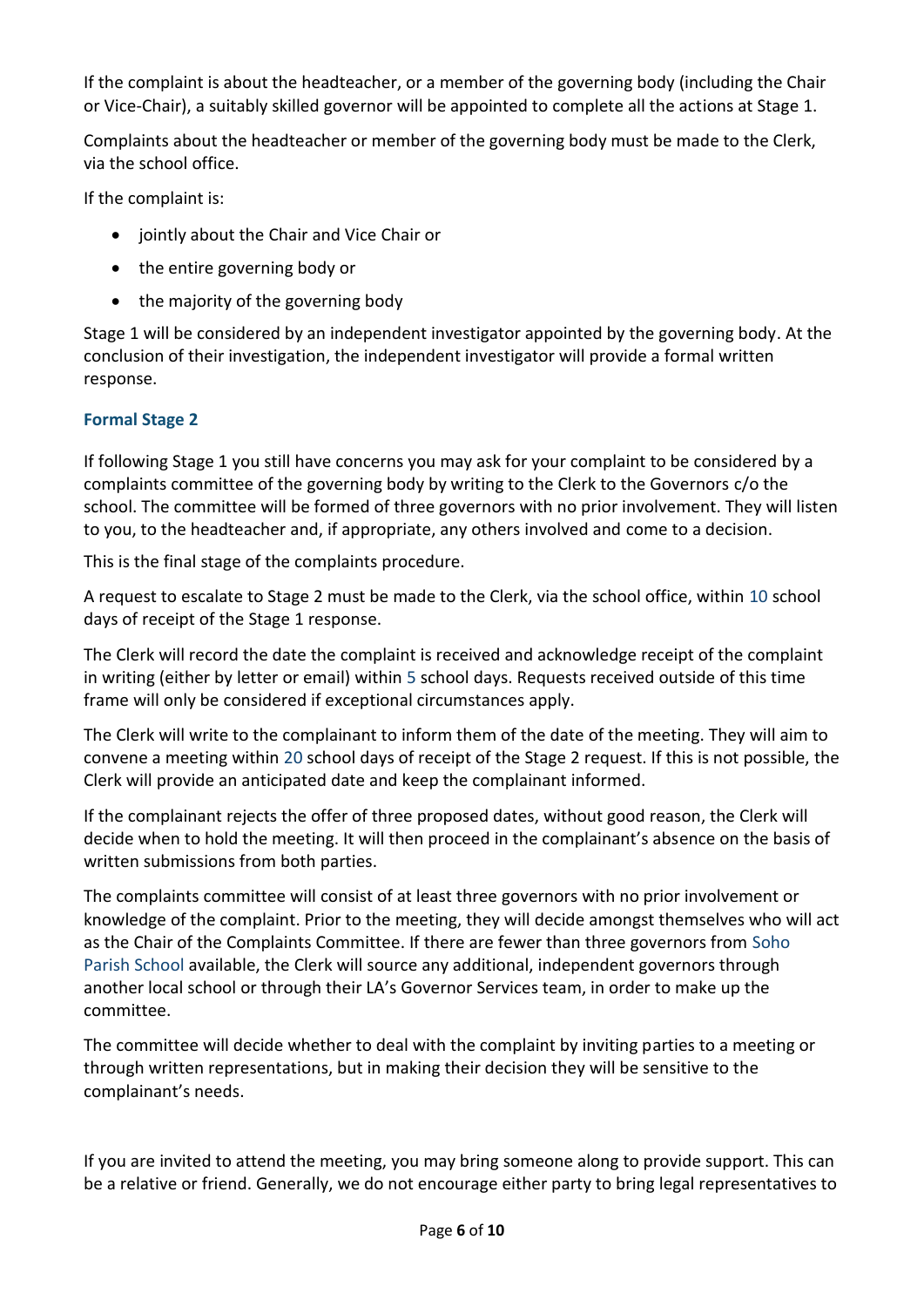the committee meeting. However, there may be occasions when legal representation is appropriate.

For instance, if a school employee is called as a witness in a complaint meeting, they may wish to be supported by union and/or legal representation.

*Note: Complaints about staff conduct will not generally be handled under this complaints procedure. Complainants will be advised that any staff conduct complaints will be considered under staff disciplinary procedures, if appropriate, but outcomes will not be shared with them.* 

Representatives from the media are not permitted to attend.

At least 10 school days before the meeting, the Clerk will:

- confirm and notify the complainant of the date, time and venue of the meeting, ensuring that, if the complainant is invited, the dates are convenient to all parties and that the venue and proceedings are accessible
- request copies of any further written material to be submitted to the committee at least 6 school days before the meeting.

Any written material will be circulated to all parties at least 5 school days before the date of the meeting. The committee will not normally accept, as evidence, recordings of conversations that were obtained covertly and without the informed consent of all parties being recorded.

The committee will also not review any new complaints at this stage or consider evidence unrelated to the initial complaint to be included. New complaints must be dealt with from Stage 1 of the procedure.

The meeting will be held in private. Electronic recordings of meetings or conversations are not normally permitted unless a complainant's own disability or special needs require it. In this case the school will make appropriate arrangements and prior knowledge and consent of all parties attending must be sought before meetings or conversations take place. Consent will be recorded in any minutes taken.

The committee will consider the complaint and all the evidence presented. The committee can:

- uphold the complaint in whole or in part
- dismiss the complaint in whole or in part.

If the complaint is upheld in whole or in part, the committee will:

- decide on the appropriate action to be taken to resolve the complaint
- where appropriate, recommend changes to the school's systems or procedures to prevent similar issues in the future.

The Chair of the Committee will provide the complainant and Soho Parish School with a full explanation of their decision and the reason(s) for it, in writing, within 5 school days.

The letter to the complainant will include details of how to contact the Department for Education if they are dissatisfied with the way their complaint has been handled by Soho Parish School.

If the complaint is:

- jointly about the Chair and Vice Chair or
- the entire governing body or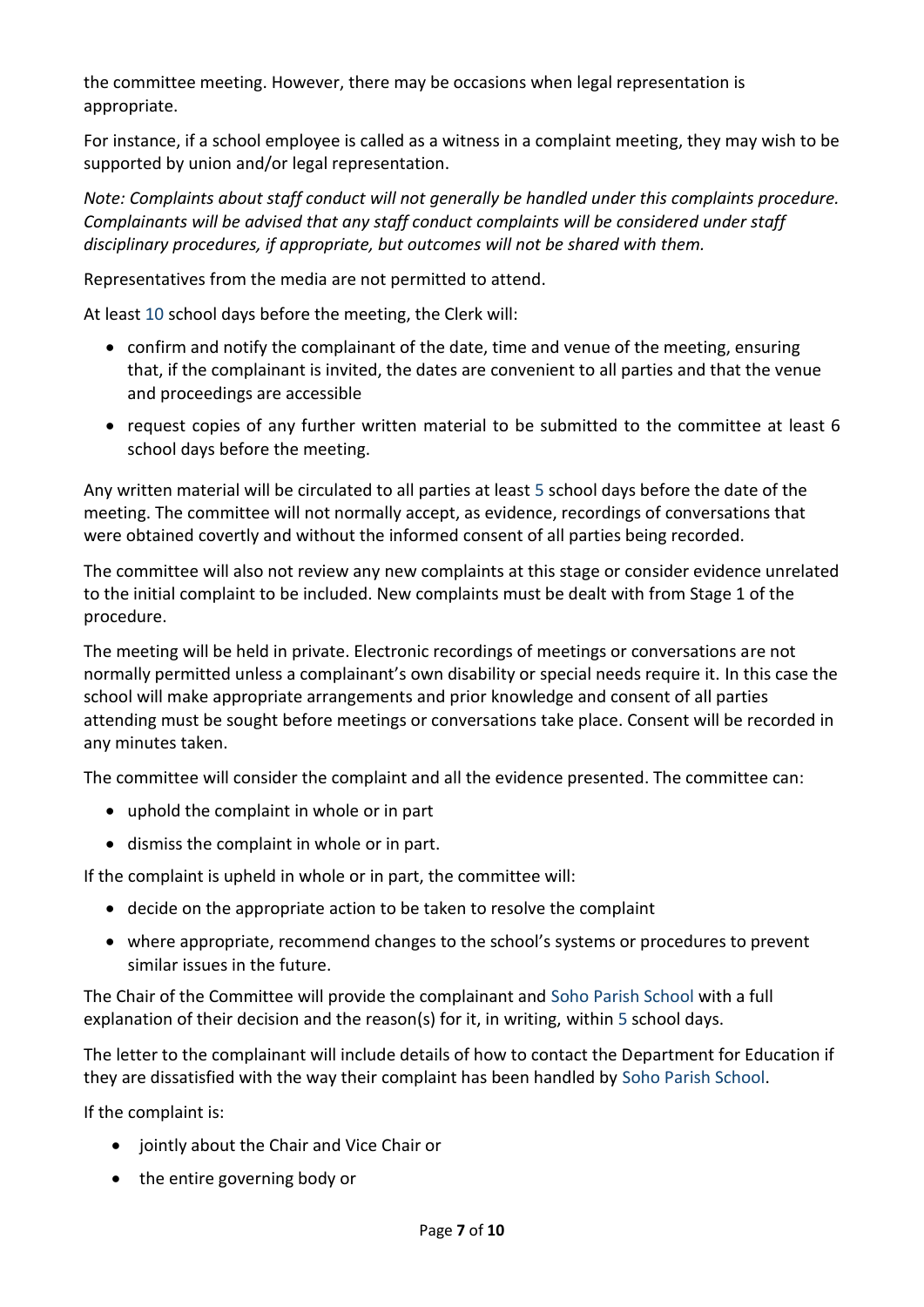• the majority of the governing body

Stage 2 will be heard by a committee of independent governors.

The response will detail any actions taken to investigate the complaint and provide a full explanation of the decision made and the reason(s) for it. Where appropriate, it will include details of actions Soho Parish School will take to resolve the complaint.

The response will also advise the complainant of how to escalate their complaint should they remain dissatisfied.

## **Social media**

In order for complaints to be resolved as quickly and fairly as possible, Soho Parish School requests that complainants do not discuss complaints publicly via social media such as Facebook and Twitter. Complaints will be dealt with confidentially for those involved, and we expect complainants to observe confidentiality also.

## **Staff conduct complaints**

If it is determined that staff disciplinary or capability proceedings are necessary in order to resolve the issue, the details of this action will remain confidential to the headteacher and/or the individual's line manager. The complainant is entitled to be informed that action is being taken and the eventual outcome of any such action, but they are not entitled to participate in the proceedings or receive any detail about them.

## **Serial and unreasonable complaints**

We hope that our procedures will enable complaints and concerns to be resolved amicably. Very occasionally schools experience unreasonable and unacceptable behaviour in relation to complaints or repetition of issues after the complaints procedure has run its course. Soho Parish School has adopted the DfE model policy for these circumstances, which is attached to this procedure

## **Next Steps**

If the complainant believes the school did not handle their complaint in accordance with the published complaints procedure or they acted unlawfully or unreasonably in the exercise of their duties under education law, they can contact the Department for Education after they have completed Stage 2.

The Department for Education will not normally reinvestigate the substance of complaints or overturn any decisions made by Soho Parish School They will consider whether Soho Parish School has adhered to education legislation and any statutory policies connected with the complaint.

The complainant can refer their complaint to the Department for Education online at: [www.education.gov.uk/contactus,](http://www.education.gov.uk/contactus) by telephone on: 0370 000 2288 or by writing to:

Department for Education Piccadilly Gate Store Street Manchester M1 2WD.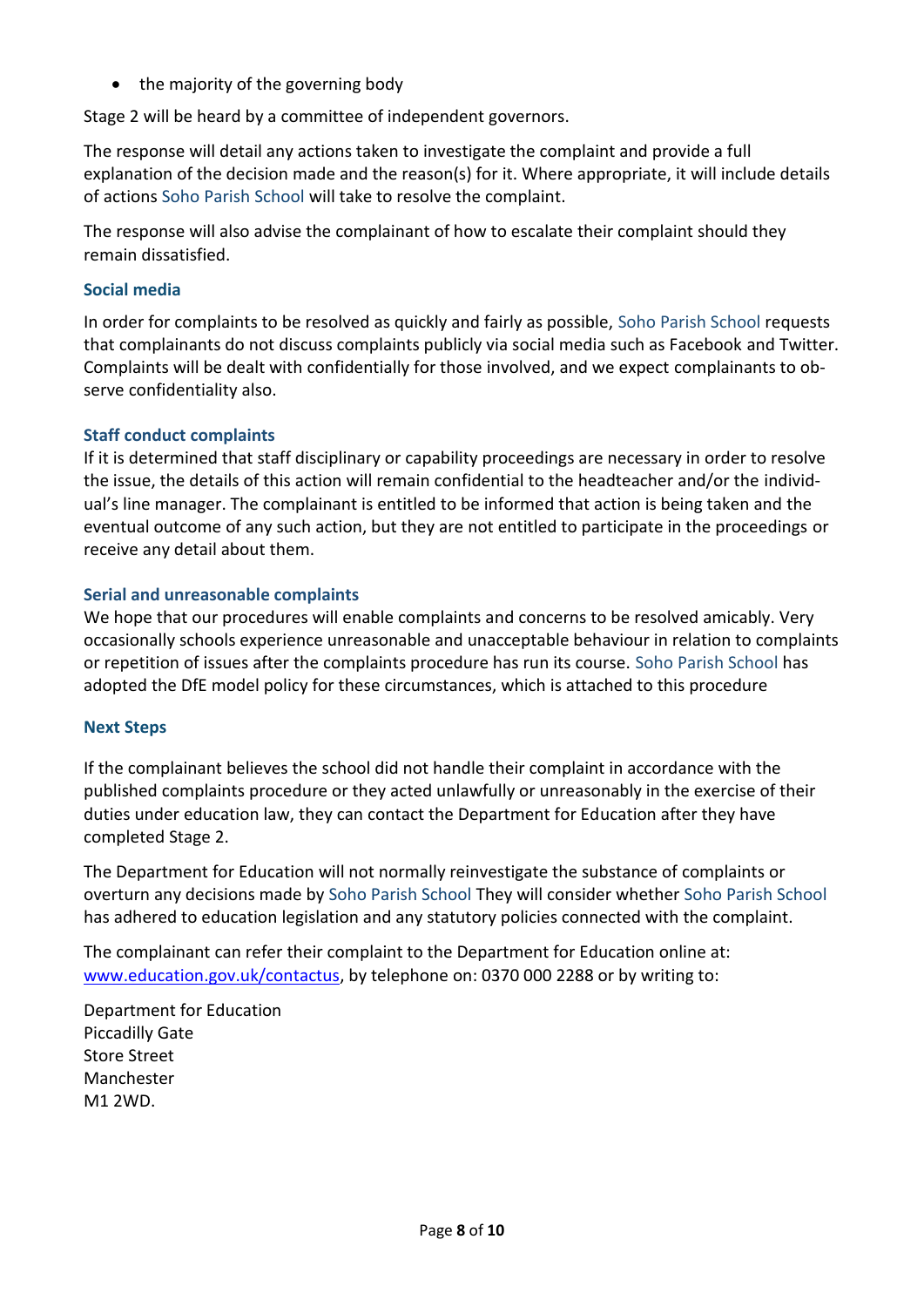## **Complaint Form**

Please complete and return to (*either headteacher / Chair of Governrors*) who will acknowledge receipt and explain what action will be taken.

| Your name:                                                                                 |
|--------------------------------------------------------------------------------------------|
| Pupil's name (if relevant):                                                                |
| Your relationship to the pupil (if relevant):                                              |
| <b>Address:</b>                                                                            |
|                                                                                            |
| Postcode:                                                                                  |
| Day time telephone number:<br><b>Evening telephone number:</b>                             |
| Please give details of your complaint, including whether you have spoken to anybody at the |
| school about it.                                                                           |
|                                                                                            |
|                                                                                            |
|                                                                                            |
|                                                                                            |
|                                                                                            |
|                                                                                            |
|                                                                                            |
|                                                                                            |
|                                                                                            |
|                                                                                            |
|                                                                                            |
|                                                                                            |
|                                                                                            |
|                                                                                            |
|                                                                                            |
|                                                                                            |
|                                                                                            |
|                                                                                            |
|                                                                                            |
|                                                                                            |
|                                                                                            |